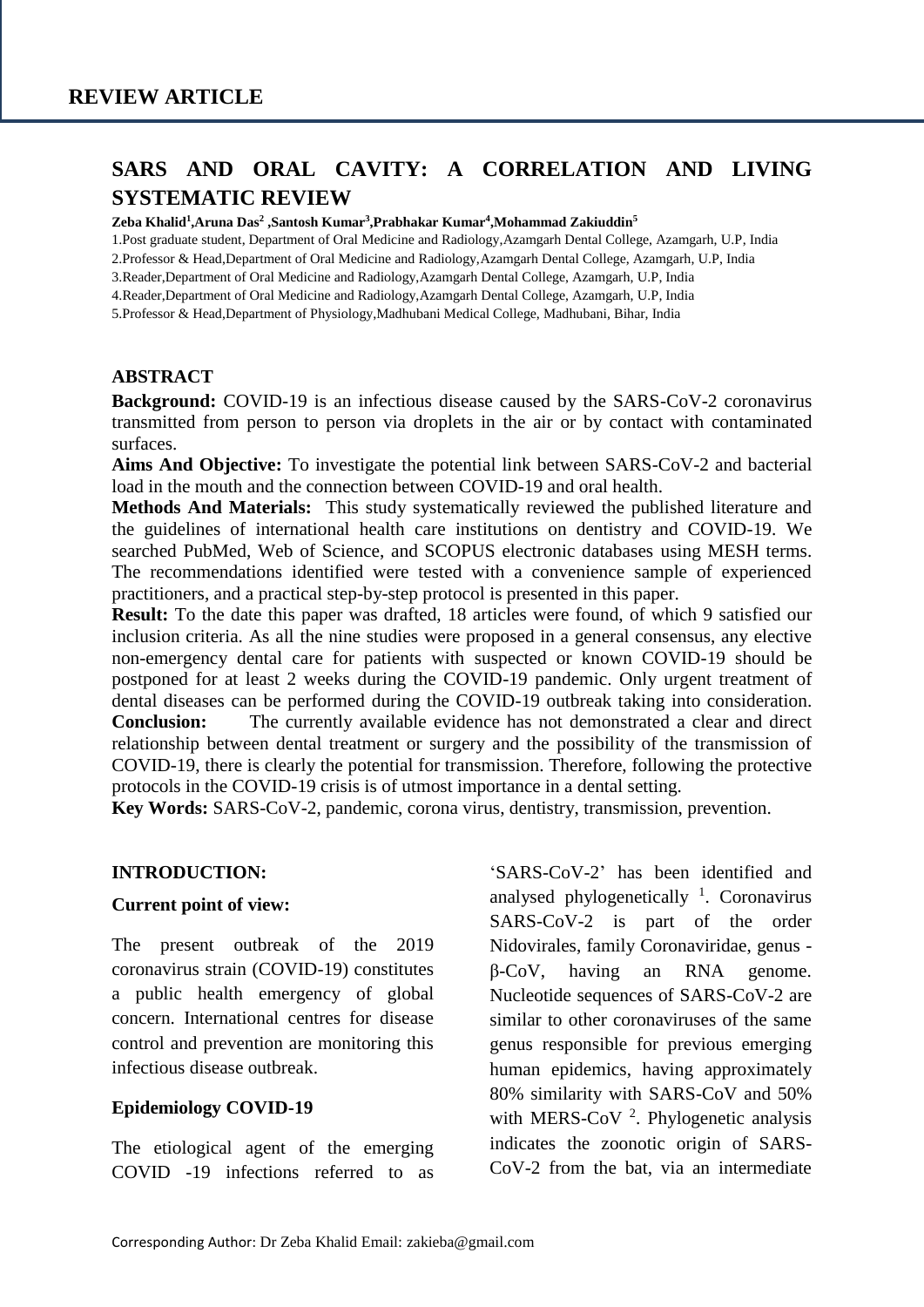host, most likely pangolin<sup>3</sup>. Different concentrations of biocidal substances are tested for inactivation of coronaviruses, including ethanol (78-95%), 2- propanol (70-100%), 2-propanol 45% and Ipropanol 30%, glutaraldehyde (0.5-2.5%), formaldehyde (0.7-1%), and povidineiodine (0.23-7.5%). The best results were obtained with ethanol at concentrations of  $62-71\%$ , exposed for one minute  $4$ . The new coronavirus SARS-CoV-2 was first detected in late 2019 and has quickly developed in to global pandemic  $5$ . On  $30<sup>th</sup>$ January 2020, World Health Organization identified COVID-19, Caused by the virus SARS-CoV-2, to be a global emergency. The risk factors already identified for developing complications from a COVID-19 infection are age, gender and comorbidities such as diabetes, hypertension, obesity and cardiovascular disease. These risk factors however, do not account for the other 52% of deaths arising from COVID -19 is often seemingly healthy individuals. Age is one of the highest risk factors for developing severe symptoms of COVID-19, the disease caused by infection with SARS-CoV-2 6 .Thus, individual over the age of 65 and those living in long term care facilities are especially vulnerable to morbidity and mortality due to infection with SARS-CoV-2. However, persons with chronic lung disease, moderate to severe asthma, severe obesity, diabetes, chronic kidney disease and liver disease are also at high risk for severe COVID-19 symptoms. A recent study lists hypertension, obesity, diabetes as the three major underlying conditions with the most unfavourable outcomes in COVID-19 patients requiring hospitalization<sup>7</sup>. While COVID-19 can affect multiple organs in the body, including the kidneys and liver  $8, 9$ , the main cause of mortality is due to the ability of SARS-CoV-2 to infect the respiratory tract, leading to severe pneumonia. Patients with COVID-19 display symptoms of fever, cough, dyspnoea and other complications associated with acute respiratory distress syndrome (ARDS)  $10-12$ . A salient feature of COVID-19 is its ability to trigger an excessive immune reaction in the host, termed a 'cytokines storm', which causes excessive tissue damage, particularly in the connective tissue of the lungs  $13$ . The lung pathology of patients who die from COVID-19 pneumonia includes oedema, focal reactive hyperplasia of pneumocytes with patchy inflammatory cellular infiltration and multinucleated giant cells 14 .

### **The Oral mucosa**

The oral mucosa is a mirror of the state of health, representing a natural barrier to infection, an entry gate for a large number of pathogens, a site for microbial multiplication and for initiating diseasespecific pathological processes, expressed by lesions, signs and characteristic symptoms for diagnosis. The implication of the current COVID-19 epidemic in oral pathology are still little known, the research in this field being limited by the novelty of the etiological agent and the insufficient observation time since the outbreak of this phenomenon.

## **Oral health and non-oral systemic diseases**

Over the past few years, it has been clear that oral health has a large impact on general health. Several studies suggest that cytokines or microbial products released systemically in response to oral infection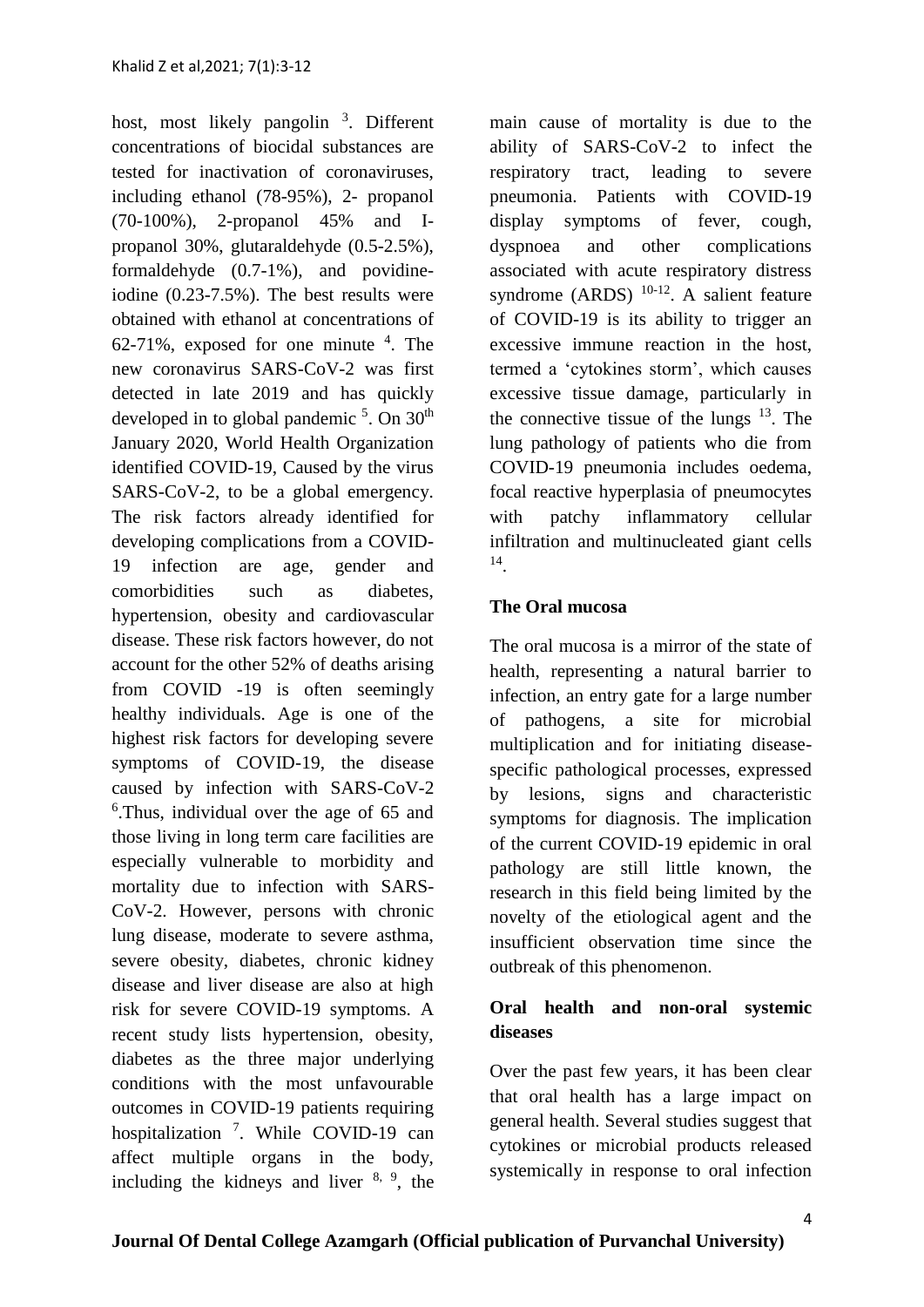causes inflammation in distant organs, which enhances development of systemic diseases such as Alzheimer's disease, diabetes, atherosclerotic heart disease and cerebrovascular disease <sup>15-18</sup>. Conversely, obesity predisposes individuals to oral diseases, especially, gingivitis and periodontitis  $19$ . Furthermore, the oral cavity is a significant reservoir for respiratory pathogens, including chlamydia pneumoniae and patients with periodontal disease are more likely to develop hospital-acquired pneumonia as a complication  $20-22$ . Several mechanism may explain the ability of oral pathogens to exacerbate lung infection, including aspiration of oral pathogens in to the lower respiratory tract, especially in high risk individuals, modification of mucosal surfaces along the respiratory tract by salivary enzymes, which thereby facilitate colonization, by pathogens, and secretion of pro-inflammatory cytokines during periodontitis which can promote adhesion to lung epithelium and lung colonization by respiratory pathogens  $^{23, 24}$ . Improving oral hygiene may thus reduce oropharyngeal colonization and the risk of respiratory complications. It has also been shown that improved oral hygiene and frequent professional oral health care reduces the progression or occurrence of respiratory diseases, particularly in the elderly population and those in intensive care units <sup>25</sup> .This population is at risk for developing serious complication related to COVID-19  $^{26, 27}$ .

## **Saliva as protective shield against SARS-CoV-2**

Hyposalivation as a potential risk factor for a SARS-CoV-2 infection was discussed in an article **published in oral**  **diseases.** Human saliva is a very complex fluid and plays a crucial role in the prevention of viral infections and protection against them, since it contains a large number of proteins and peptides with antiviral effects. In addition, such proteins have been reported to inhibit the replication of other coronaviruses.

## **Improved oral hygiene may reduce risk of complications**

A study published in the **British Dental Journal** highlighted the importance of improved oral hygiene during a SARS-CoV-2 infection in order to reduce the bacterial load in the mouth and the risk of bacterial superinfection. Those patients who were reported to have a severe form of COVID-19 (20%) had associated higher levels of inflammatory markers and bacteria. Therefore, the author of the study recommended that poor oral hygiene be considered as a risk factor for COVID-19 complications.

## **AIMS AND OBJECTIVE:**

- 1. To investigate the potential link between SARS-CoV-2 and bacterial load in the mouth.
- 2. The connection between COVID-19 and oral health and periodontal disease as comorbidities are at highest risk.

## **MATERIAL AND METHODS:**

In this systematic review of the literature, we searched PubMed, ISI, and SCOPUS electronic databases using MESH terms and the following keywords: ("Covid-19" OR "Covid19" OR "Corona" OR "Coronavirus" OR "SARS-CoV-2") AND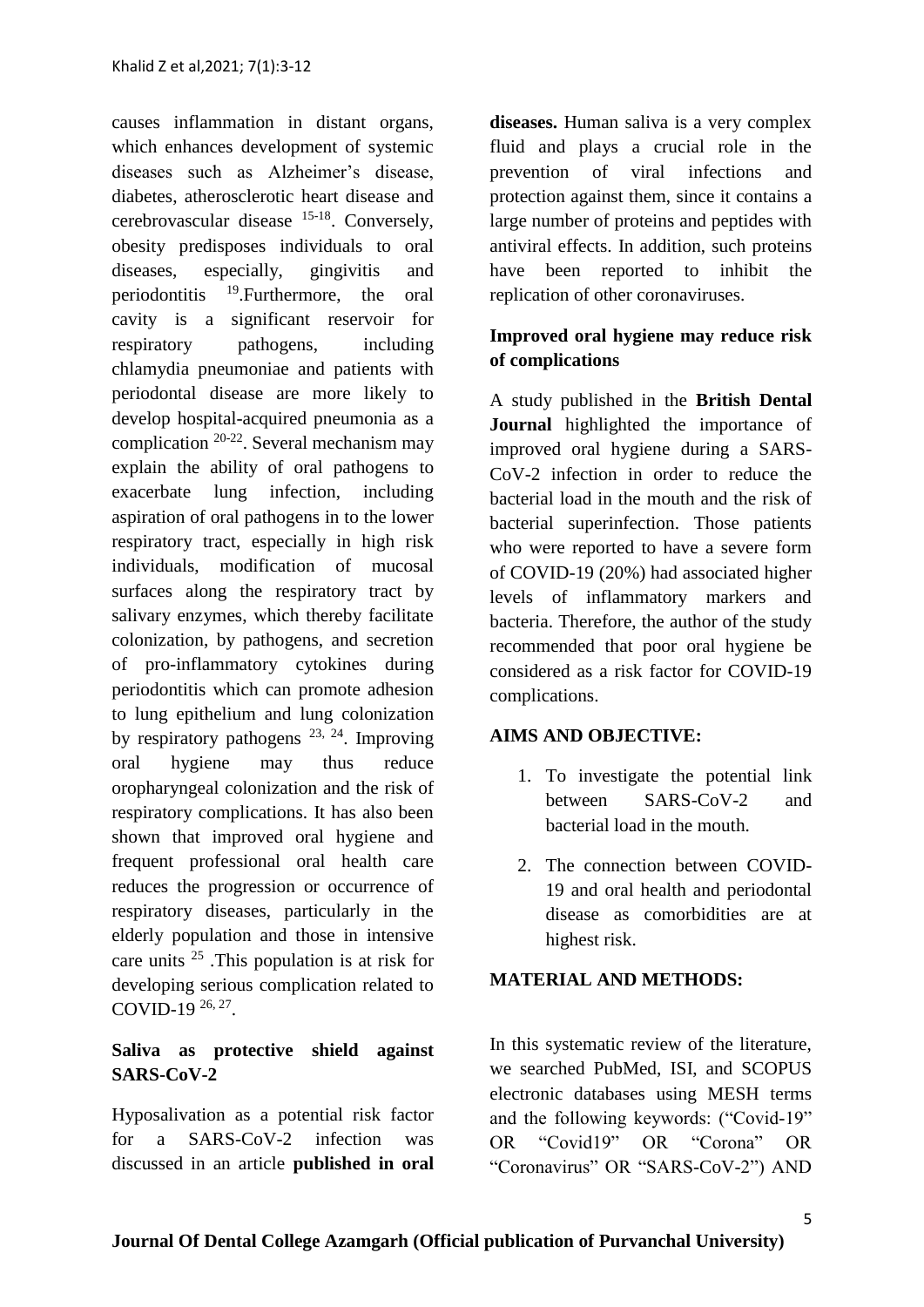("Dentistry" OR "Dental"). **All articles from the 10.01.2021 until 10.06.2021 that satisfied our selection criteria** of being recommendations or guidelines for dental practice during the COVID-19 pandemic were retrieved. Articles were excluded if they were not found to be relevant, produced before the COVID-19 pandemic, or opinion-based without any supporting evidence. Some clinical organizations for example; The World Health Organization (WHO), The Centres for Disease Control and Prevention (CDC), The National Health Service (NHS), The American Dental Association (ADA) and, American Dental Hygienists' Association (AHDA) had also published recommendations and guidelines through their websites. Therefore, we also undertook a Google search for these sources and used the English, German, and Farsi languages. We outlined the

competency criteria using a PICO model as follows: Population: All articles and/or guidelines for dental practice during the COVID-19 pandemic. Intervention: Knowing and applying the special precautions and therapeutic considerations in dentistry. Comparison: Despite the fact that due to the novelty of COVID-19, it is difficult to compare the effectiveness and applicability of the proposed precautions and interventions, but the comparisons have been made based on country, and organization of the article and guidelines. Outcome: the application and effectiveness of the intervention for reducing risks of transmission. Figure 1 shows a flow chart of the literature screening method used. Articles were critically appraised and data extracted to compile a summary clinical protocol for dental practice during the COVID-19 pandemic.

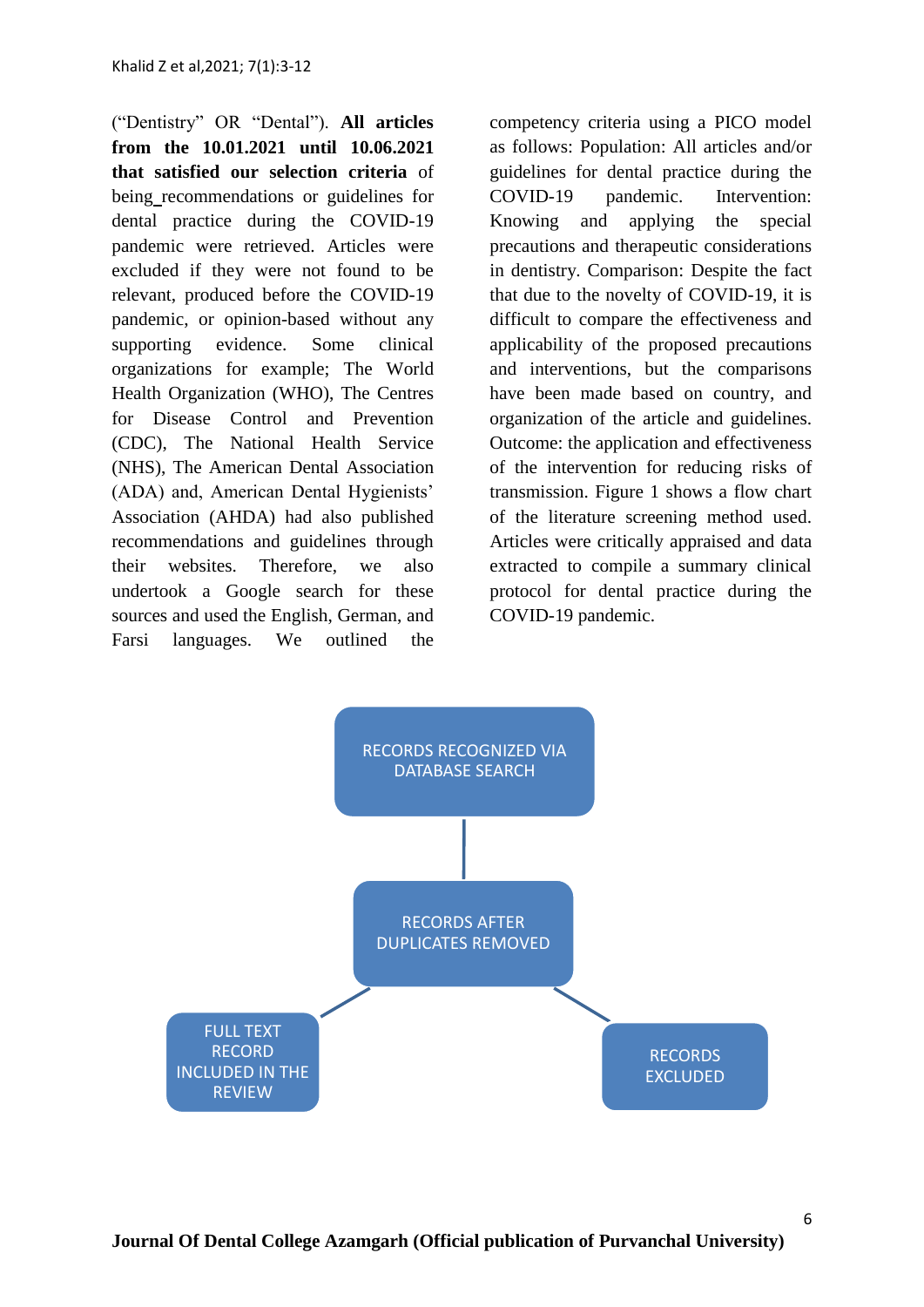### **RESULT:**

To the date this paper was drafted, 18 articles were found, of which 9 satisfied our inclusion criteria. We noted that some researchers preferred to publish their work rapidly and in alternative ways of using peer-reviewed journals. As all the nine studies were proposed in a general consensus, any elective non-emergency dental care for patients with suspected or known COVID-19 should be postponed for at least 2 weeks during the COVID-19 pandemic. Only urgent treatment of dental diseases can be performed during the COVID-19 outbreak taking into consideration pharmacological management as the first line and contagion-reduced minimally invasive emergency treatment as the secondary and final management. Furthermore, some of the guidelines provided by specific clinical organizations were reviewed. Since these protocols were very long, they were summarized, and the key elements were extracted from these published guidelines.

According to the recommended guidelines during COVID-19, the protective measures that should be undertaken in a **dental setting can be categorized into three phases: 1)** prior to dental treatment, **2)** during the dental procedure, and **3)** after dental treatment.

### **Pre-dental treatment**

Before entering a dental office Patient triage, identification of possible suspects, delay of non-urgent dental care, management of dental appointments, and active screening of dental staff are among the protective protocols that should be considered prior to the patient entering the dental office.

### **At the dental office/reception**

Active screening of patients, management of social distancing in the dental office, offering sanitation measures to the patients, use of facemasks by everyone entering the dental office, patient education, use of PPE by the dental team, and management of dental operatory room are among the procedures required to be carried out in dental offices.

### **During dental treatment**

Maintaining hand hygiene, offering a preoperative antimicrobial mouth rinse to patients, using rubber dams, high-volume saliva ejectors, and extra oral dental radiographs, using 4-handed dentistry, avoiding aerosol generating procedures, one-visit treatment, and environmental cleaning and disinfection procedures should be implemented during dental procedures.

#### **Post dental treatment**

Cleaning and disinfecting reusable facial protective equipment, as well as management of laundry and medical waste following routine procedures should be considered after dental treatment.

## **Possible risk of transmission of COVID-19 in dentistry**

While it may be difficult to identify the particular mechanism of infection for individual patients, we are aware of the common routes of transmission. Droplet transmission and transmission through fomites (objects or materials which are likely to carry infection) are the main modes of transmission by the respiratory system in intrapersonal contact and especially during sneezing, dry coughing,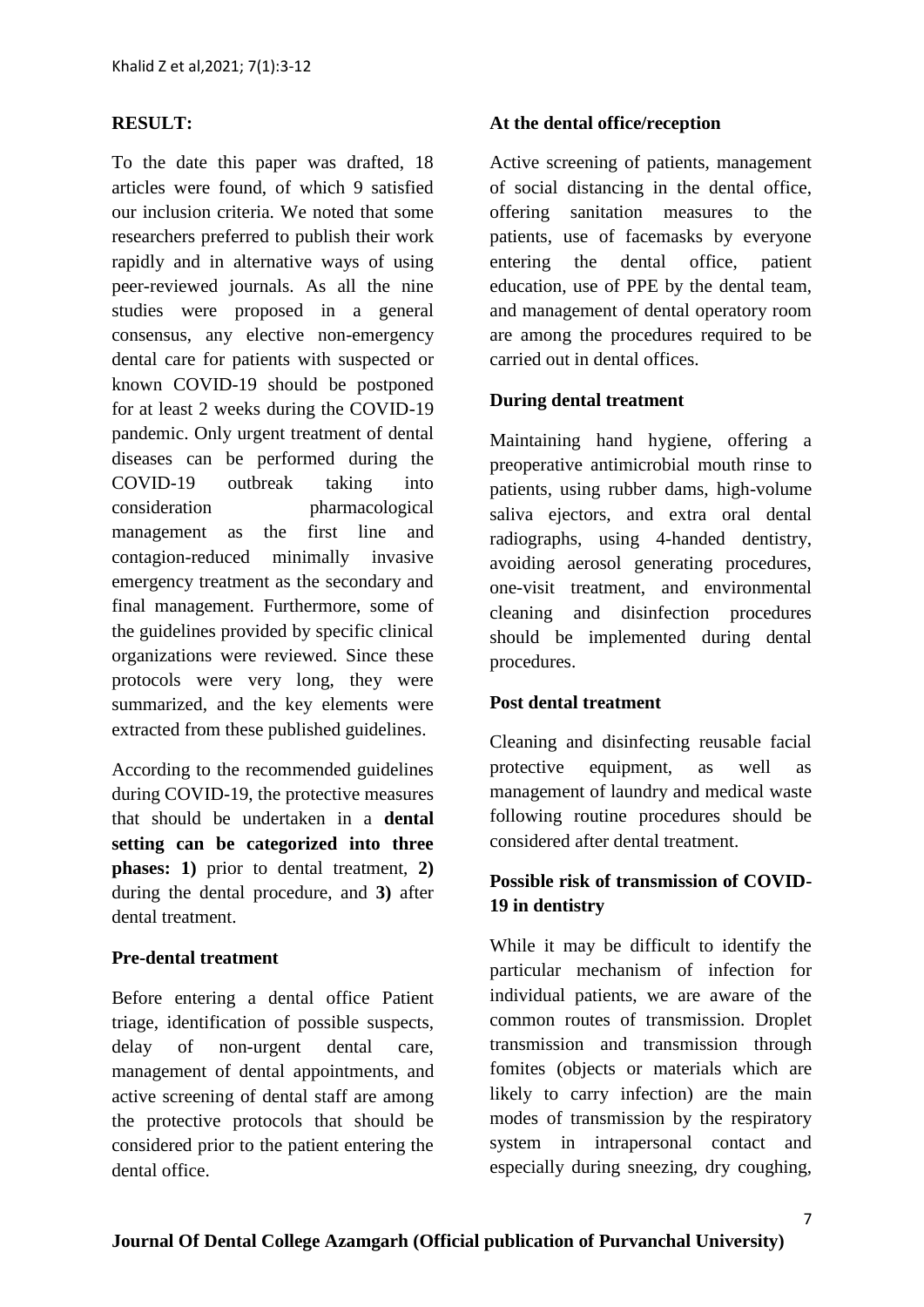or even talking  $28$ . We also know that COVID-19 is present in saliva, but transmission through this route has not been conclusively confirmed . Considering the main path of transmission of the COVID-19 disease, dental procedures that lead to the spray of saliva particles into the air (which means almost all dental procedures) could heighten the possibility of contamination  $30$ . Much effort has been made in the literature to define droplets and aerosols and to distinguish between their ability to carry the COVID-19 virus, knowing which dental procedures produce aerosols that could carry the virus is important to help define the level of risk. Given the fact that the majority of dental instruments are made from metal and polymers, the COVID-19 could adhere and persist on these surfaces for several days. Consequently, they could present a risk of virus transmission if they are not adequately decontaminated  $31$ , 32 Fundamentally, COVID-19 in dentistry may be transmitted through air, droplets, and contact <sup>33, 34</sup>.

## **Special precautions in dental procedure**

Due to the fact that dentists have close contact with the patients and their hands are exposed to the mouth fluids and aerosols, using an antiseptic solution before treatment of each patient is of the utmost importance. Although broad types of antiseptic solutions are available, the ethanol solutions (above 70% concentration) are suitable for this process because of the non-toxic entity, while ethanol solutions are useful in hand hygiene; using soap and water is also effective <sup>38</sup>. Using masks with pores of less than 50 μm is necessary for dental professionals. On the other hand, these particles could be transmitted through the eyes; therefore, using appropriate goggles or face shields could decrease the risk of the infections. As the aerosols spread from the mouth, suggesting to patients, they use an antiseptic oxidative mouth rinse would be protective prior to and after treatment. Currently, ADA and CDC only recommend peroxide to eradicate the virus. Moreover, public health authorities have advised 0.2% chlorhexidine mouthwash (CHX), 1% povidine-iodine (P.I.), 1.5% hydrogen peroxide (H2O2), or 0.05% hypochlorous acid (HOCl). CHX is weak in terms of virucidal, and the other three (P.I., H2O2, HOCl) all have excellent virucidal properties but are weak in substantively, because saliva flow can potentially replace the virus.

## **DISCUSSION:**

The results of our study showed that the CoV-19 pandemic led to a decrease in the emergency dental treatment, this is because the patients were reluctant to have dental treatment because of the potential risk of infection by going outside. Oral hygiene and preventive practices have always been very important, but now, in the current condition, they are more critical than ever. Higher levels of oral hygiene could decrease the need for a person to attend a dental clinic for urgent matters; and at the same time, could significantly help the person to remove the virus from the body in the early contamination phase in day to day life and also to reduce the bacterial load in the mouth and the risk of bacterial superinfection especially in patients who are prone to altered biofilms due to diabetes, high blood pressure or cardiovascular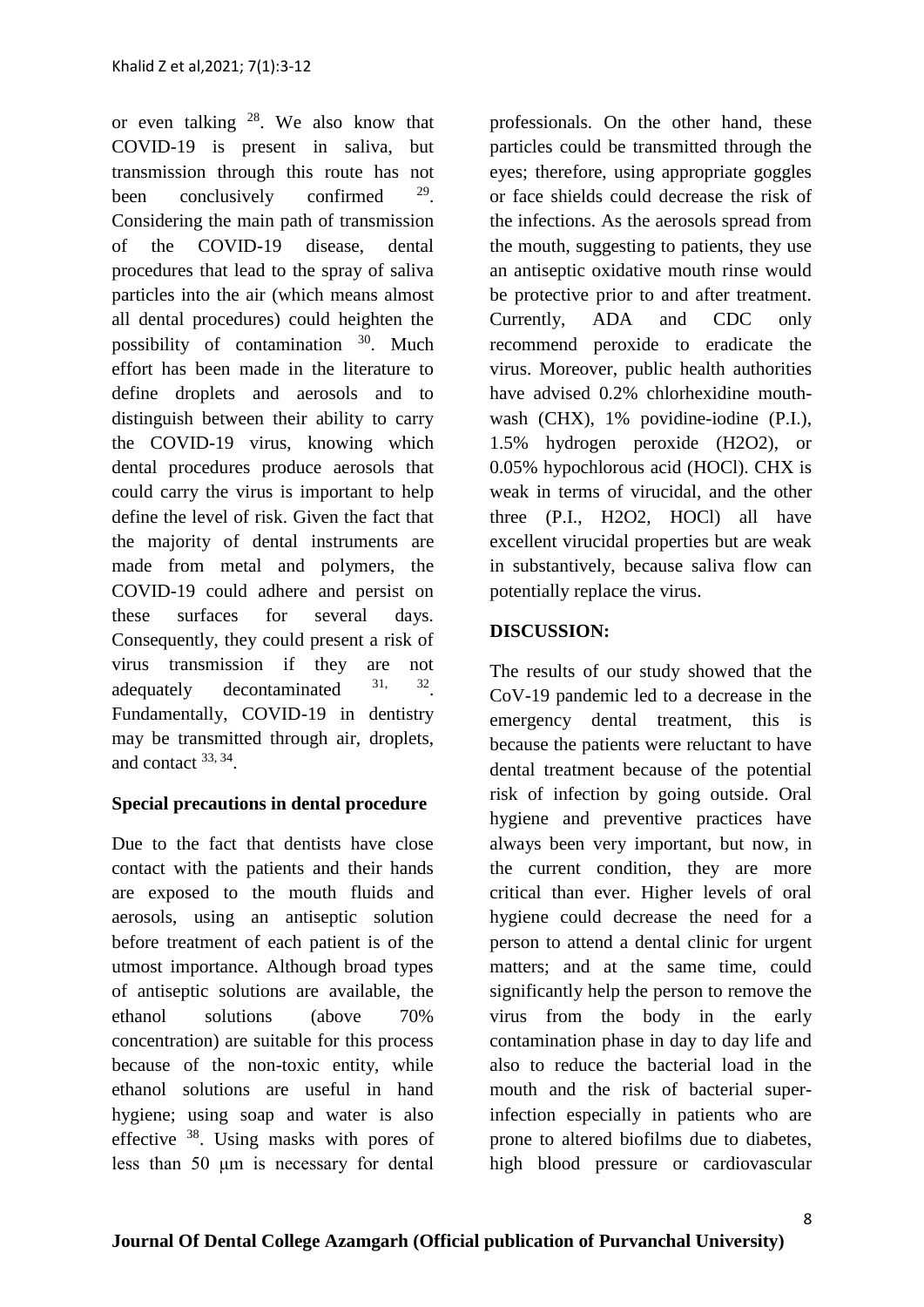disease <sup>35</sup>. The COVID-19 pandemic has led to the closure of dental offices around the world. Some countries are currently reopening or planning to re-open dental services. There are many protocols that need to be considered and integrated into a comprehensive and concise protocol. Smart appointment systems and generally avoiding crowding in dental clinics are vital <sup>36</sup>. Adequate time should be given between appointments so that appropriate decontamination procedures can be carried out  $36$ .

## **Oral and maxillofacial radiology**

For diagnosis purposes, using extra oral radiographic such as Dental Panoramic Radiographs (DPRs) or Cone-Beam Computed Tomography (CBCT) are endorsed over the intraoral radiographs. As reducing face-to-face appointments is necessary to reduce the risk of infection, the Tele dentistry provides an opportunity for many patients to access uninterrupted clinical and supportive care and the chance to triage increasingly critical conditions needing face-to face clinic visits. Furthermore, Tele dentistry allows for the continuing clinical training of dental practitioners. The COVID-19 pandemic may cause a permanent transformation in dentistry with the advancement of Tele dentistry. In fact, the visual nature of dental procedures makes telemedicine practical in the dentistry field 37.

## **Specific therapeutic considerations in dentistry**

Suggestions have been made to preserve a high level of oral hygiene in patients in order to diminish the risk of any emergencies; including washing teeth at least twice a day, daily flossing, and using a 1% povidine-iodine mouth-wash 3 to 4 times a day  $38$ .

## **CONCLUSION:**

Older adults and people of any age who have serious medical condition such as chronic lung disease, diabetes, heart conditions or chronic kidney disease are at high at risk for developing severe illness due to SARA CoV-2 infection. At the same time, poor health increases the risk of developing the same medical conditions. Therefore, improving oral health in people of any age, by reducing their risk of developing non-oral systemic diseases, may reduce the morbidity of COVID-19 **(FIGURE -1).** Although the association between oral health and severity of COVID-19 symptoms appears logical, more research is needed to demonstrate the association empirically. In the process of infection with SARS-CoV-2, the oral cavity has the role of an entrance gate and a natural barrier, which is overcome by the virulence of this agent, under the conditions of an immune response of the dysfunctional host, incompletely elucidated. The consequences of COVID-19 on the practice of oral medicine are difficult to estimate, but it is obvious that we must learn to protect ourselves and coexists with this virus.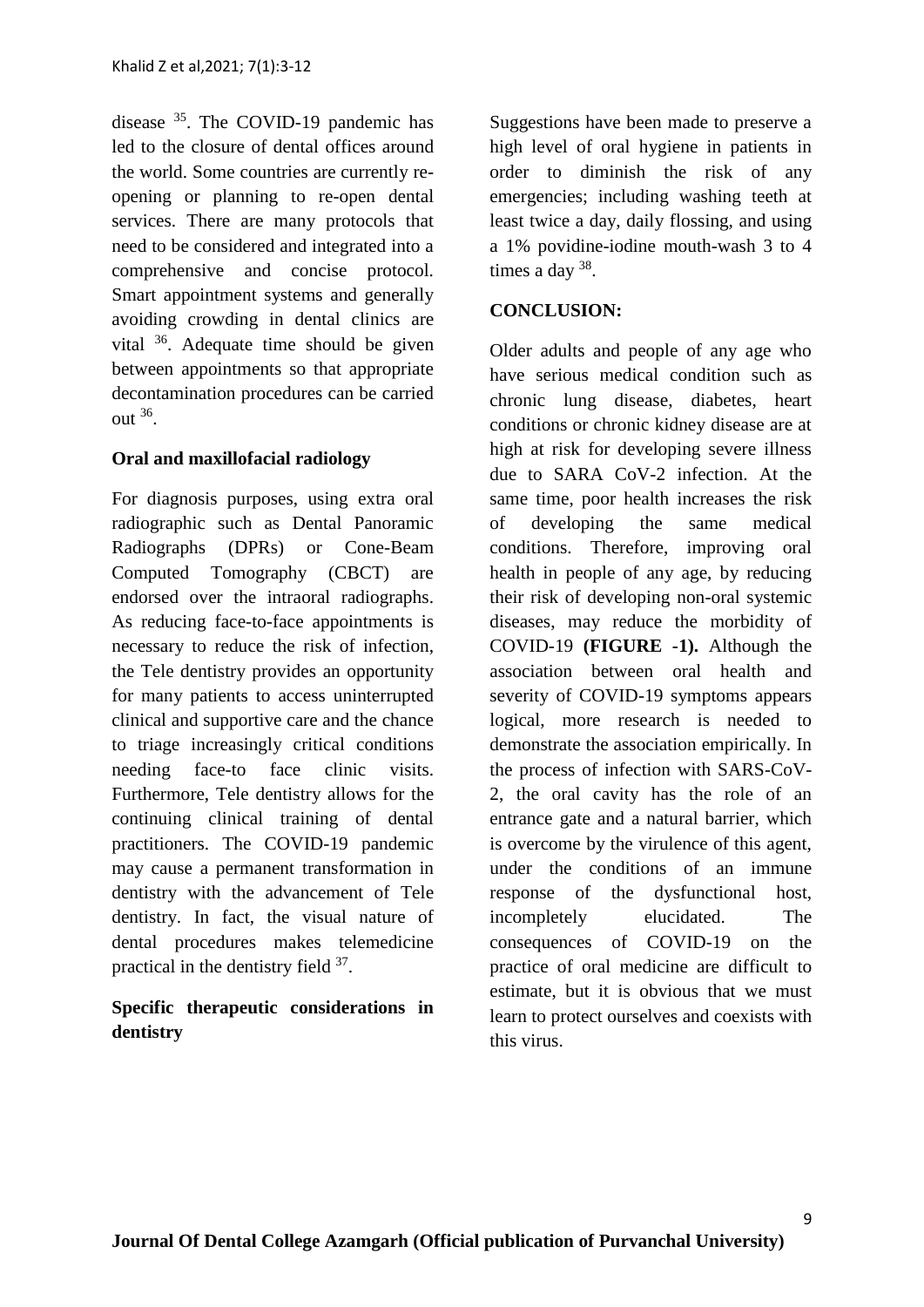Poor oral health: Gingivitis periodontitis Chronic diseases: Lung disease Diabetes Heart disease

Increased risk for severe COVID-19 symptoms

### **Fig: 1- Association between oral health and severity**

### **REFERENCES:**

- 1. Gorbalenya AE, Baker SC, Baric RS. et al. severe acute respiratory syndrome-related coronavirus species: classifying 2019-nCoV and namingit.SARS-CoV2. Nat. Microbiol.5,2020,536-544;Available on line: URL http://doi.org/10.1038/s41564-020- 0695.
- 2. Wu F, Zhao S, Yu B. A new coronavirus associated with human respiratory disease in China. Nature 579, 2020,265-269; Available on line: URL- http://doi.org/10.1038/s41586- 020-2008-3.
- 3. Wahbal L, Jain N, Z fire AZ, Shoura MS, Karen L, Artiles Kl, et al. Identification of a pangolin niche for a 2019 nCoV-like coronavirus through an extensive metametagenomic research. https://www.boirxiv.org/content/10.11 01/2020.02.0939660v2.
- 4. Kampf G, Todt D, Pfaender S, Steinmann E, Persistence of coronavirus in animate surfaces and their inactivation with biocidal agents. J Hosp. Infect, 104(3), 2020, 246-251.
- 5. Liu YC,Kuo RL, Shih SR. COVID-19: the first documented corona virus pandemic in history. Biomed J 2020; 43:328-33.
- 6. Zhou F, Yu T, Du R, Fan G, Liu Y, Liu Z, et al. clinical course and risk factors for mortality of adult inpatients with COVID-19 in Wuhan, China: a retrospective cohort study. Lancet 2020; 395:1054-62.
- 7. Richardson S, Hirsch JS, Narasimhan M, Crawford JM, McGinn T, Davidson KW, et al. presenting characteristics, comorbidities and outcomes among 5700 patients hospitalized with COVID-19 in the New York City area. JAMA 2020; 323:2052-9.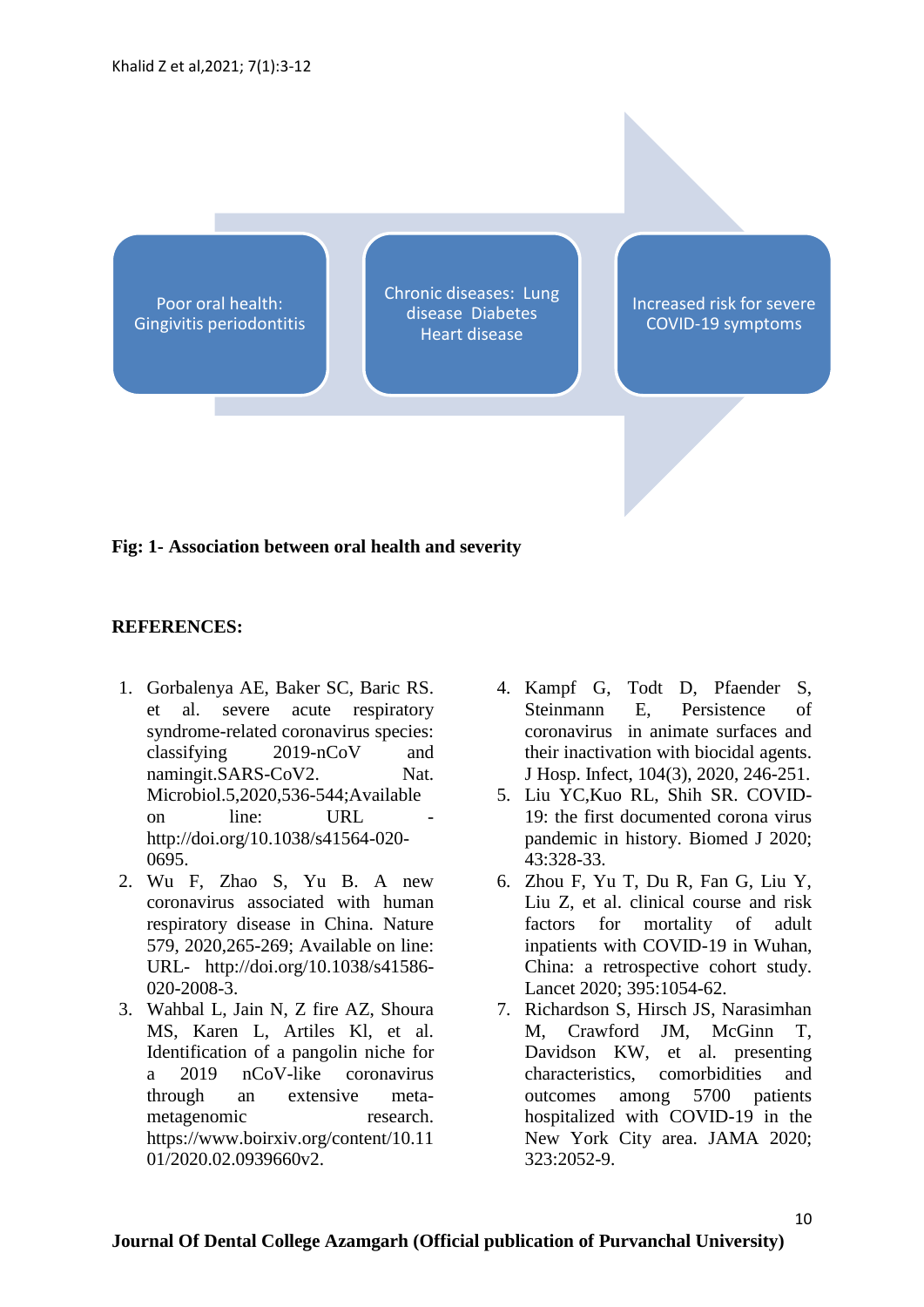- 8. Li MY, Li L, Zhang Y, Wang XS. Expressions of the SARS-CoV-2 cell receptor gene ACE2 in a wide variety of human tissues. Infect Dis Poverty 2020; 9:45.
- 9. Kisslings S, Pruijm M. COVID-19 from the nephrologist's point of view. Rev. Med. Suisse 2020; 16:842-4.
- 10. Ren LL, Wang YM, Wu ZQ, Xiang ZC, Guo L, Xu T, et al. Identification of a novel coronavirus causing severe pneumonia in humans: a descriptive study. Chin Med J 2020; 133:1015- 24.
- 11. Chen J. Pathogenicity and transmissibility of 2019-nCov-A quick overview and comparison with other emerging viruses.Microb Infect 2020; 22:69-71.
- 12. Li JY, You Z, Wang Q, Zhou ZJ, Qiu Y, Luo R, et al. The epidemic of 2019-novel-coronavirus (2019-nCoV) pneumonia and insights for emerging infectious disease in the future. Microb Infect 2020; 22:80-5.
- 13. Pederson SF, Ho YC. SARS-CoV-2: a storm is raging. J Clin Invest 2020; 130:2202-5.
- 14. Tian S, Hu W, Niu L, Liu H, Xu H, Xiao SY. Pulmonary pathology of early phase 2019 novel coronavirus (COVID-19) pneumonia in two patients with lung cancer. J Thorac Oncol2020; 15:700-4.
- 15. Bui FQ, Almeida-da-silva CLC, Huynh B, Trinh A, Liu J, Woodward J, et al. Association between periodontal pathogens and systemic disease. Biomed J 2019; 42:27-35.
- 16. Wu Z, Nakanishi H, connection between periodontitis and Alzheimer's disease: possible role of microglia and leptomeningeal cells. J Pharmacol sci 2014; 126:8-13.
- 17. Jepsen S, stadlinger B, Terheyden H, Sanz M. Science transfer: oral health and general health-the links between periodontitis, atherosclerosis and diabetes. J Clin Periodontol 2015; 42:1071-3.
- 18. Khumaedi AI, Purnamasari D, Wijaya IP, Soeroso Y. The relationship of diabetes, periodontitis and cardiovascular diseases. Diabetes Metab Syndr 2019; 13:1675-8.
- 19. Godson JM, Disease reciprocity between gingivitis and obesity. J Periodontol 2020; 01:1-9.
- 20. Scannapieco FA, Role of oral bacteria in respiratory infection. J Periodontol 1999; 70:793-802.
- 21. Scannapieco FA, pneumonia in nonambulatory patients. The role of oral bacteria and oral hygiene. J Am Dent Assoc 2006; 137(Suppl):21S-5S.
- 22. Almeida-da-silva CLC, Alpagot T, Zhu Y, Lee SS, Robert BP, Hung SC, et al. Chlamydia pneumoniae is present in the dental plaque of periodontitis patients and stimulates an inflammatory response in gingival epithelial cells. Microb cells 2019; 6:197-208.
- 23. Gomes –Filho IS, Passos JS, Seixas da Cruz S. Respiratory disease and the role of oral bacteria. J Oral Microbiol 2010; 21:2.
- 24. Varanat M, Haase EM, Kay JG, Scannapieco FA, Activation of the TREM-1 pathway in human monocytes by periodontal pathogens and oral commensal bacteria. Molecular oral microbiology 2017;32:275-87.
- 25. Azarpazhooh A, Leake JL, Systematic review of the association between respiratory diseases and oral health. J periodontol 2006; 77:1465-82.
- 26. Boccardi V, Ruggiero C, Mecocci P. COVID-19: a geriatric emergency. Geriatrics 2020; 5:24.
- 27. Swiss Academy Of Medical S. COVID-19 pandemic: triage for intensive-care treatment under resource scarcity. Swiss Med Wkly 2020; 150:w20229.
- 28. Lauer SA, Grantz KH, Bi Q, Jones FK, Zheng Q, Meredith HR, et al. The incubation period of coronavirus disease 2019 (COVID-19) from